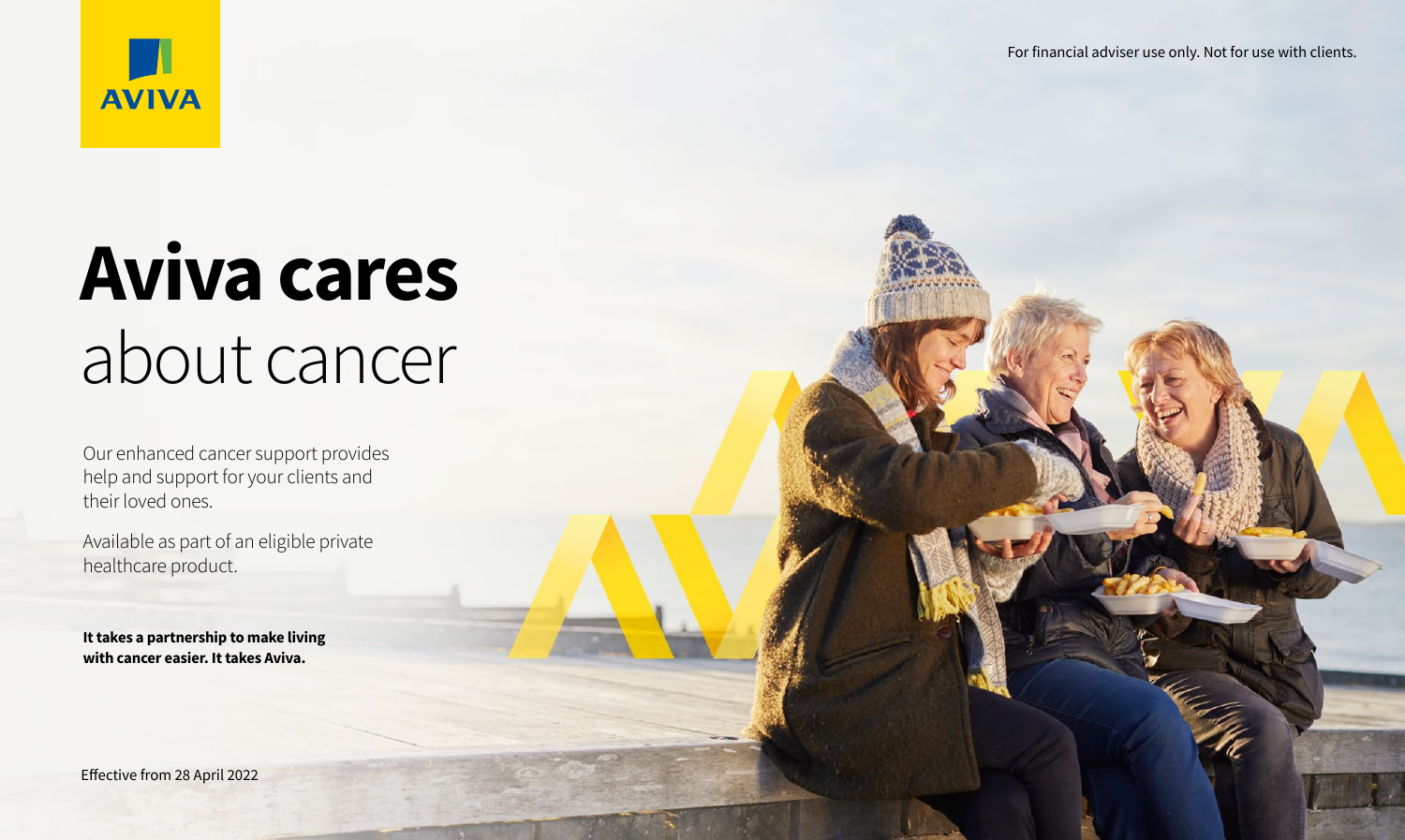## **Cancer support that cares more**

## **Introducing our cancer proposition enhancements**

### **We understand that receiving a cancer diagnosis is hard. Your clients may experience a whole host of emotions.**

They'll need support to make sense of the situation and guidance to help them feel a sense of control.

Living with cancer isn't a linear process. Every day is different, and your clients may experience a range of physical, emotional, and financial concerns, each requiring personalised assistance.

That's why our cancer support now goes way beyond the traditional claims process. We're there for your clients every step of the way, doing the best we can to help make a time of uncertainty that bit easier.

## **Our enhanced support**

Getting the right balance is vitally important. It's likely that your clients will already feel overwhelmed. That's why we've made our support simple and easily accessible.

Key components include:

- **Our Cancer Care Guide** Developed in partnership with Macmillan Cancer Support, our guide makes it simple for your clients and their loved ones to find information to help make life that bit easier. It's packed full of useful tips to help them every step of the way. And, if they'd like practical support or to talk to one of Macmillan's specialist cancer nurses, there is a helpline number for your clients to call.
- **Cancer Care with Get Active\*** We've enhanced our Get Active wellbeing offers to include savings on products and services that could help make a small difference if your client or someone close to them is living with cancer. So, whether they're looking to improve their current health and wellbeing, show someone their support, or they just want to feel more like themselves, there's a choice of specially arranged products and services to help.
- **Dedicated Cancer Claims Team** Our Cancer Claims Team are so much more than claims consultants. They're people like you and your clients with families and loved ones. They've been specially chosen for their understanding, patience, and empathy. With regular training from our qualified medical experts – now including a cancer surgeon, they've an in-depth understanding of what it means to be living with cancer offering so much more than just paying your clients' medical bills.



Enhanced support is available to your individual, SME and large corporate clients covered on an Aviva Private Medical Insurance policy or Healthcare Trust scheme.

Those clients who have opted to remove cancer cover will not have access to the Cancer Care Guide or our dedicated Cancer Claims Team.

Cancer Care with Get Active is available to your individual, SME and Large Corporate clients regardless of their level of cancer cover.

\* This service is a non-contractual benefit Aviva can change or withdraw at any time.

 $\langle$  2/8  $\rangle$ 

**Introduction** Cancer Care Guide Cancer Cancer Care with Get Active Cancer Claims Team Our partnership with Macmillan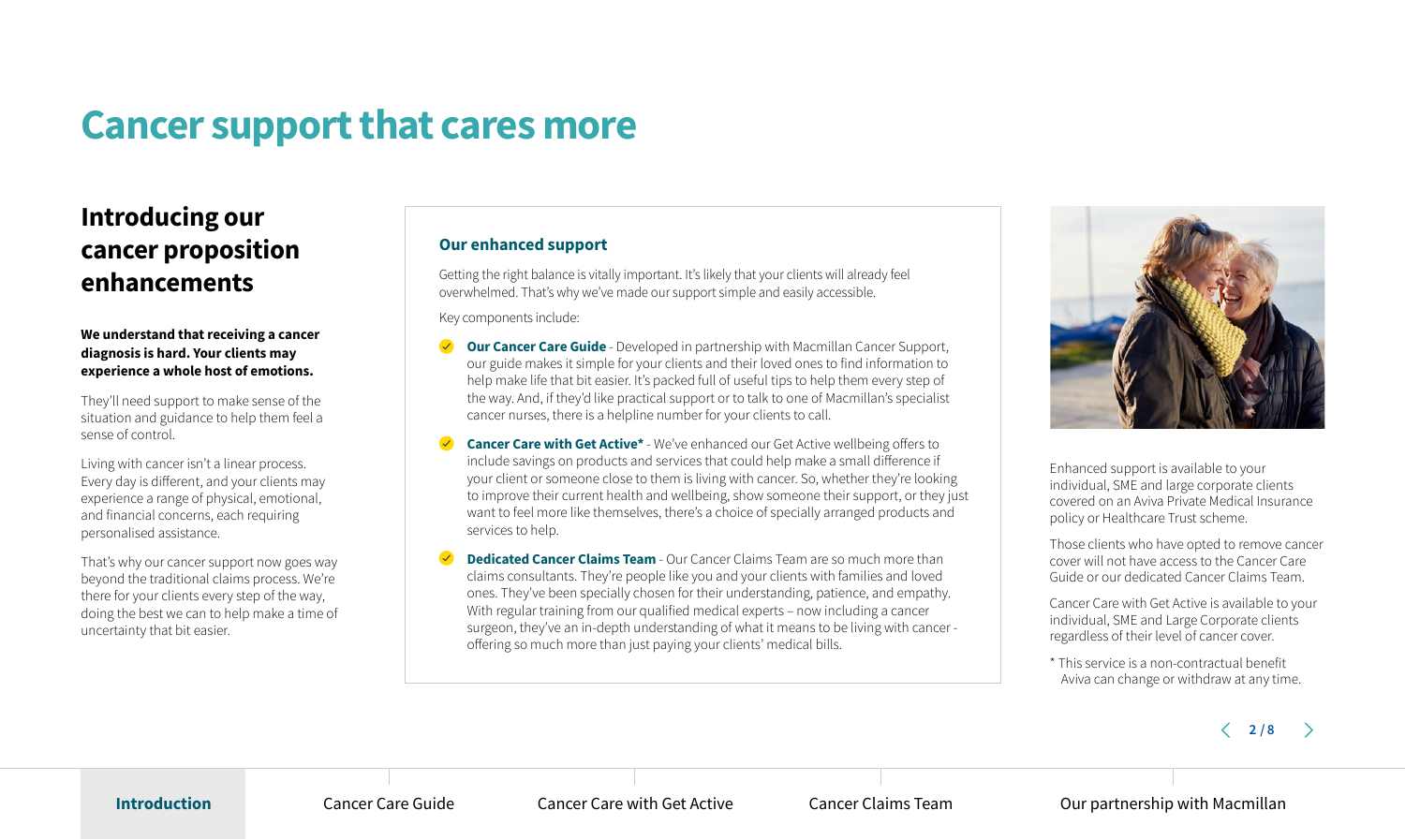

## **Our promise to your clients**

**"When life doesn't go as planned, we're there for you. Whatever cancer brings, our dedicated Cancer Claim Team, will be by your side every step of the way.**

**Working alongside our partner Macmillan Cancer Support, we'll help with physical, financial, and emotional support to try and make life that bit easier.**

**And, if you need a little more support, there's help with your wellbeing and a range of discounted cancer care products and services to help you and your loved ones focus on living life as fully as you can."**

 $\langle$  3/8  $\rangle$ 

Introduction Cancer Care Guide Cancer Care with Get Active Cancer Claims Team Our partnership with Macmillan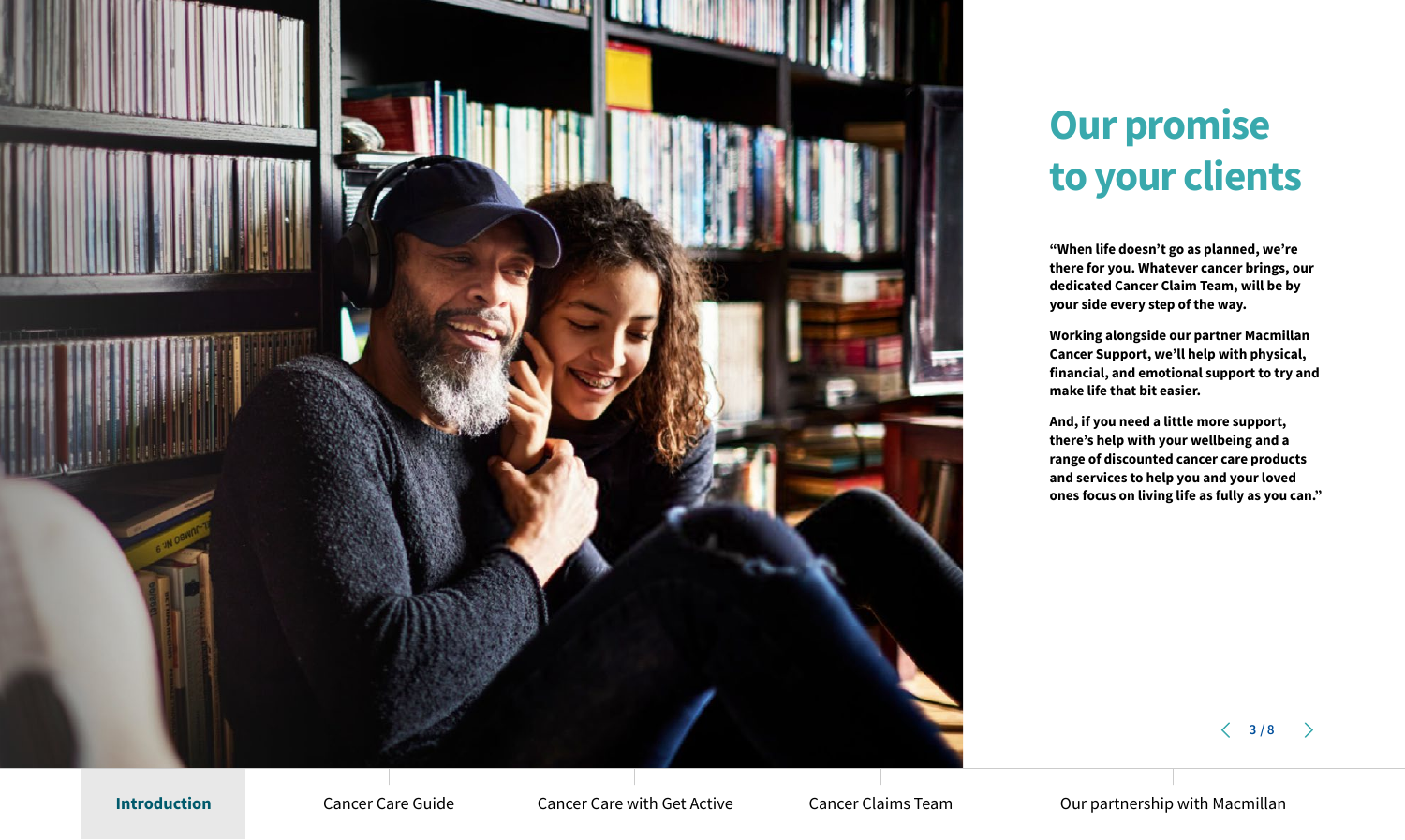## **Cancer Care Guide**

### **It's difficult for anyone to find out they have cancer and when receiving a diagnosis like this, people often experience a whirlwind of emotions.**

That's why it's essential that we're ready to guide your clients to the right support as quickly and easily as possible, should it happen to them.

Developed in partnership with Macmillan Cancer Support, our Cancer Care Guide makes it simple for your clients and their loved ones to find the information they need to help make living with cancer that little bit easier. Whether your clients need physical, financial or emotional support we're by their side every step of the way.

## **Here for the full story**

- **The guide is full of useful tips to help** support your clients and their loved ones.
- **↓** It focuses on topics that are most helpful for people living with cancer, as identified by Macmillan Cancer Support.
- $\blacktriangleright$  If they'd like practical support or to talk to one of Macmillan's specialist cancer nurses, they have a helpline number they can call.

## **Knowledge is power**

The cancer experience can be one of uncertainty and anxiety. No two days are the same. People are seeking a sense of control across the journey, for themselves and their family and friends. Knowing what to expect can help your clients feel less overwhelmed, more in control and better equipped to make decisions.

That's why the Cancer Care Guide covers topics like:

- ◆ Assisting with financial concerns
- Healthy eating
- Employment rights
- Questions to ask the healthcare team
- Support to help you prepare for cancer treatment.

The guide can be provided at the right time for them in whichever format your clients prefer - either a digital copy by email or a hard copy through the post.



 $\langle 4/8 \rangle$ 

Introduction **Cancer Care Guide** Cancer Care with Get Active Cancer Claims Team Our partnership with Macmillan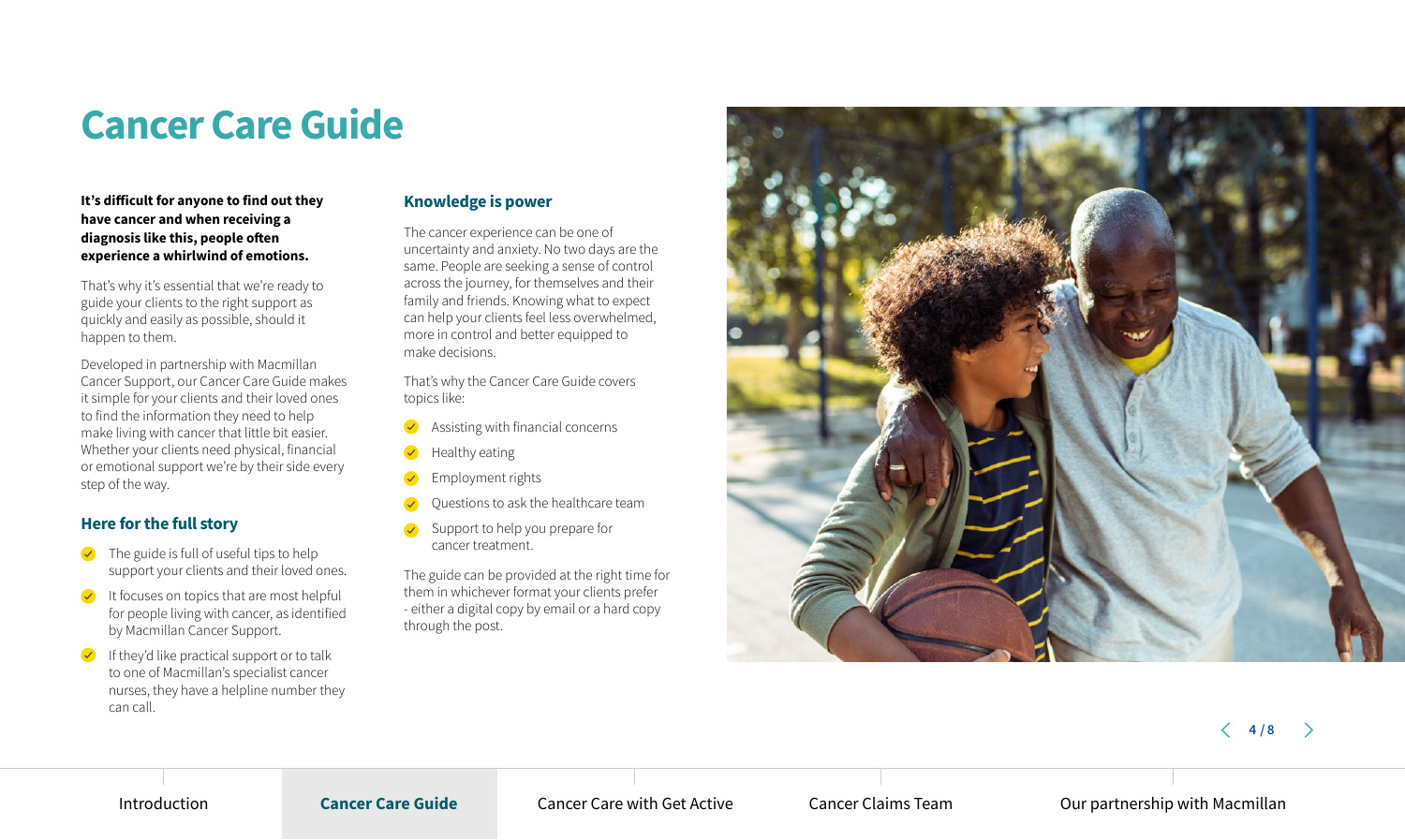

## **Cancer Care with Get Active**

**Get Active provides discounted gym memberships, online workouts and other offers that can help your clients look after their health and wellbeing.** 

We've now enhanced this benefit to include savings on products and services to help make a small difference if your client or someone close to them is living with cancer. These can be used for personal support or to gift to loved ones who are living with cancer.

So, whether they're looking to improve their current health and wellbeing, show someone who is living with cancer their support, or they just want to feel more like themselves following a cancer diagnosis, there's a choice of specially arranged products and services to help.

## **New - Cancer Care with Get Active**\*

- **Everyday support**  discounted products and services that can help with the daily living adjustments a cancer diagnosis and treatment can bring.
- *Quality time services and experiences* to use for 'me time' or to share with friends and loved-ones.
- **Living life as fully as possible**  discounts on products and services to aid both physical and mental wellbeing.
- **Caring and sharing** the discounts can be used for personal support or to gift to loved ones who are living with cancer.
- \* This service is a non-contractual benefit Aviva can change or withdraw at any time.

 $\langle 5/8 \rangle$ 

Introduction Cancer Care Guide **Cancer Care with Get Active** Cancer Claims Team Our partnership with Macmillan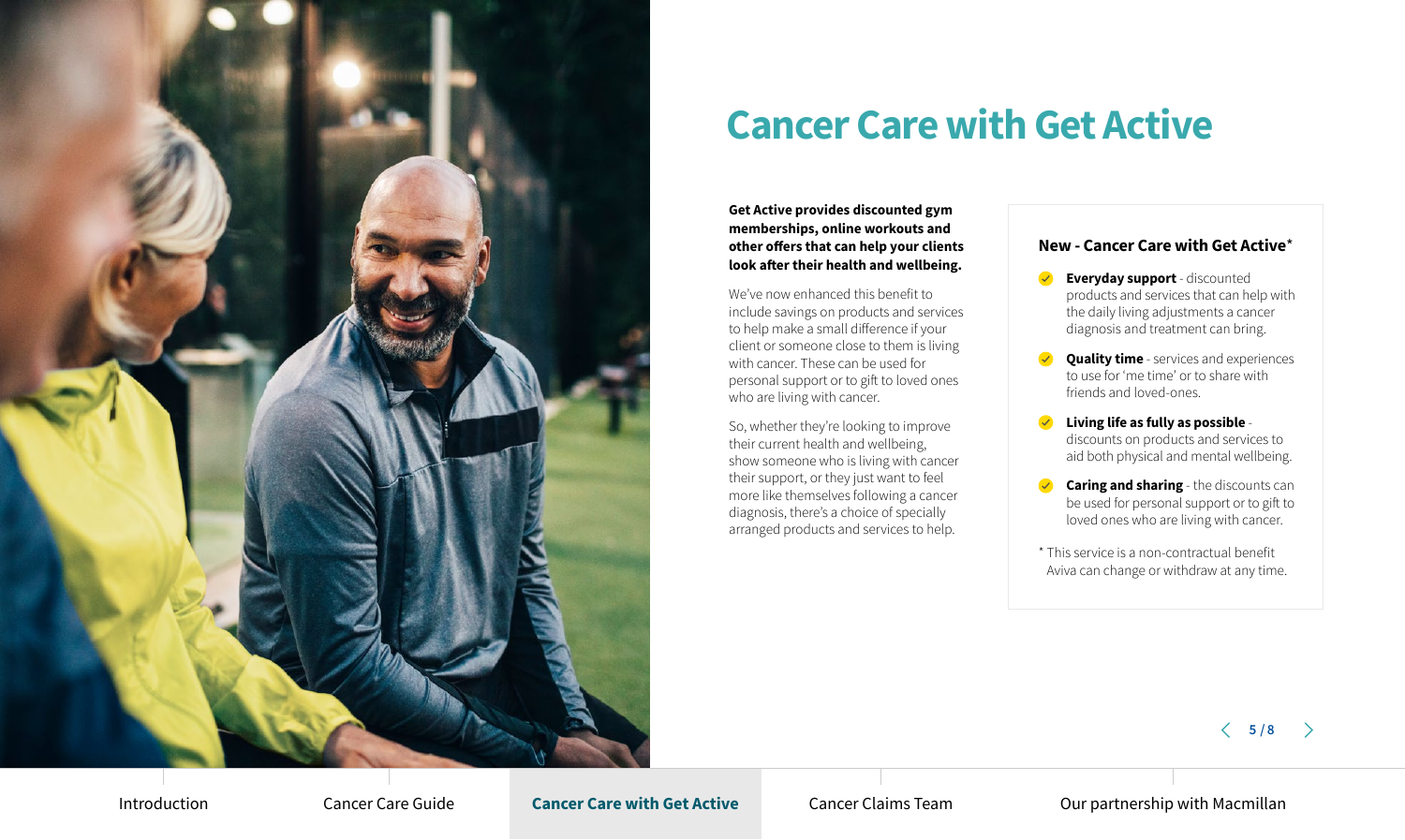## **A specially trained Cancer Claims Team - treating your clients as individuals**

### **Whatever cancer brings, our dedicated Cancer Claims Team will be by your clients' side every step of the way.**

They've been specially chosen for their understanding, patience, and empathy. With regular training from our qualified medical experts, they've an in-depth understanding of what it means to be living with cancer.

They recognise that everybody's cancer journey is unique. That's why they treat your clients as individuals. They'll take the time to understand their personal circumstances and guide them to the most appropriate specialist and support.

Your client can even request to speak to the same person each time they call. If they'd feel more comfortable, they can also ask to speak to someone of the same gender.

## **Our dedicated Cancer Claims Team:**

- Experienced team with an in-depth knowledge of cancer is there to support your clients from initial diagnosis throughout their treatment.
- $\vee$  Your clients can request to speak to the same person each time they call.
- Our team is supported by an in-house clinical team which includes trained GPs, nurses and a cancer surgeon.
- The team receives regular training from our in-house clinicians to ensure they're up to date with the latest developments.
- Our clinicians can also discuss your clients' treatment with their specialists and ensure they're using all relevant benefits available from their cover.



 $\langle 6/8 \rangle$ 

Introduction Cancer Care Guide Cancer Cancer Care with Get Active **Cancer Claims Team** Our partnership with Macmillan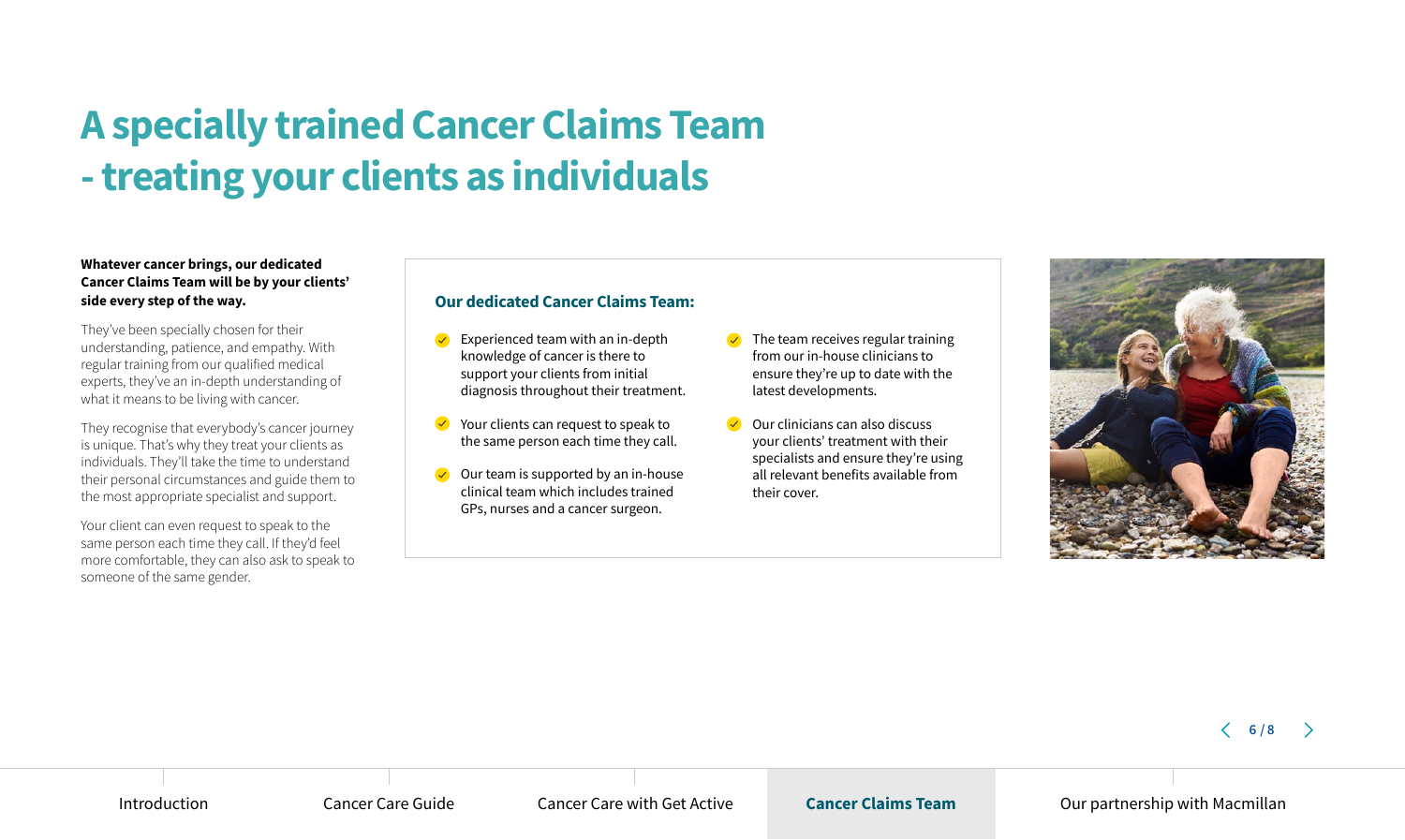## **How our partnership with Macmillan can benefit your clients**

## MACMILLAN **CANCER SUPPORT**

**To complement our Cancer Care Guide, Macmillan Cancer Support's Helpline helps your clients get a whole host of support, including:**

## **Clinical support**

They can get help with understanding treatment options, dealing with side effects, eating healthily and keeping active. They can also speak to a Macmillan Clinical Nurse Specialist to learn what to expect from their diagnosis and get key information on how to manage symptoms and side effects.

## **Financial support**

Your clients can call the support line to speak to a welfare rights adviser if they need help to claim benefits and they can make sure they're not missing out on anything they're entitled to.

## **Emotional support**

Your clients can call the support line and specialist cancer information advisers will offer a shoulder to lean on if they're feeling upset or overwhelmed. They'll also give them the expert cancer information they need to find their best way through.

## **Practical help**

The day-to-day things can be hard during cancer treatment. Macmillan can help your clients find out how to get assistance. For example, they can speak to a member of the energy advice team to learn about the support available from their gas and electricity providers. They may also be able to help them unlock financial help towards bills, boilers and energy efficiency measures.

## **Help with work**

Your clients can find out how to cope with the impact a cancer diagnosis might have on work too.

Work support advisers can help them understand their rights and guide them through how to negotiate any adjustments they might need. Online community groups, blogs, 'Ask an Expert', 24-hour support in a safe environment. Here members can share their experiences, ask questions and vent their emotions with people who understand. **Whether your clients have questions about symptoms and treatment, or they simply want to talk to someone who understands, we can offer them a shoulder to lean on every step of the way. Working alongside Macmillan, we can provide help with physical, financial and emotional support, whatever their cancer diagnosis may bring. Offering cancer cover that's more than just a claim.**

**For more information about our cancer support, please speak to your usual Aviva Account Manager.** 

 $\langle 7/8 \rangle$ 

Introduction Cancer Care Guide Cancer Care With Get Active Cancer Claims Team **Our partnership with Macmillan**